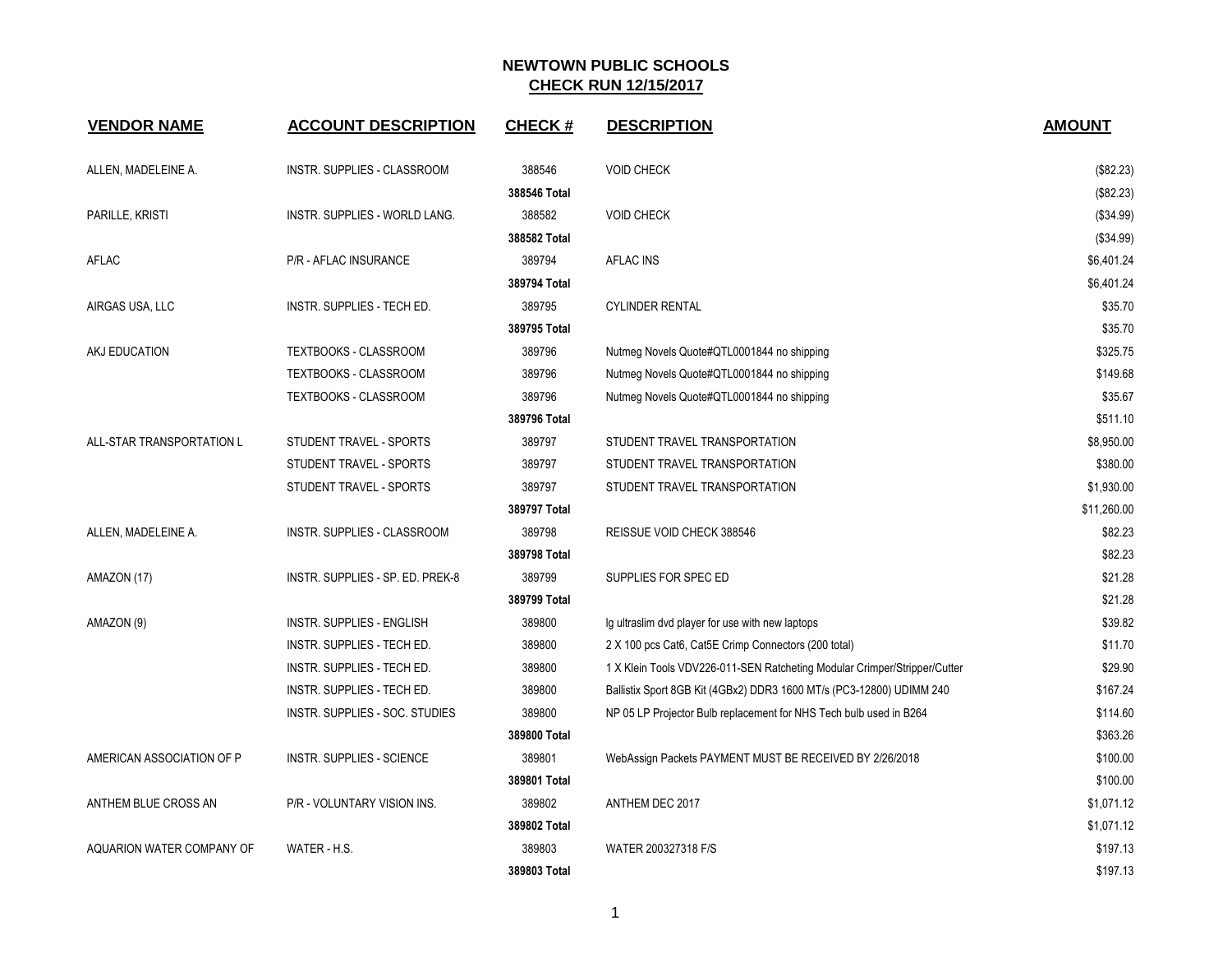| <b>VENDOR NAME</b>        | <b>ACCOUNT DESCRIPTION</b>      | <b>CHECK#</b> | <b>DESCRIPTION</b>                                                         | <b>AMOUNT</b> |
|---------------------------|---------------------------------|---------------|----------------------------------------------------------------------------|---------------|
| ARC-O-ROOTER LLC          | <b>EMERGENCY REPAIRS - M.S.</b> | 389804        | CLEAR MAIN GREASE TRAP TO TANK - NMS                                       | \$185.00      |
|                           |                                 | 389804 Total  |                                                                            | \$185.00      |
| AUTO HOME COMMERCIAL      | <b>EMERGENCY REPAIRS - H.S.</b> | 389805        | PA SYSTEM / CLOCK REPAIRS - NHS                                            | \$580.12      |
|                           |                                 | 389805 Total  |                                                                            | \$580.12      |
| <b>BAGEL DELIGHT</b>      | CONTRACTED SERV. - SUPER.       | 389806        | 12/11/2017 BAGELS BOE                                                      | \$59.95       |
|                           |                                 | 389806 Total  |                                                                            | \$59.95       |
| <b>BENOIT, CHRISTINA</b>  | MEMBERSHIPS - NONPUBLIC         | 389807        | <b>NASN MEMBERSHIP</b>                                                     | \$141.00      |
|                           |                                 | 389807 Total  |                                                                            | \$141.00      |
| BONE ROOM LLC THE         | OTHER SUPPLIES - STAFF DEVELOP. | 389808        | THE BONE STORE 48 Life Cycle of a Honey Bee in Lucite                      | \$980.00      |
|                           |                                 | 389808 Total  |                                                                            | \$980.00      |
| BOOKSOURCE, THE           | <b>TEXTBOOKS - ENGLISH</b>      | 389809        | Warriors Don t Cry, Abridged Edition, ISBN97841783971 FREE SHIPPING        | \$1,242.00    |
|                           |                                 | 389809 Total  |                                                                            | \$1,242.00    |
| BYRNE, SABRINA            | STAFF TRAIN. - CLASSROOM        | 389810        | <b>CPR RECERT</b>                                                          | \$28.50       |
|                           |                                 | 389810 Total  |                                                                            | \$28.50       |
| CAEA SCHOLASTIC ART AWARD | <b>INSTR. SUPPLIES - ART</b>    | 389811        | REGISTRATION AND ENTRY FEE FOR 2018 SCHOLARSHIPS AWARDS-                   | \$100.00      |
|                           |                                 | 389811 Total  |                                                                            | \$100.00      |
| CAROLINA BIOLOGICAL       | INSTR. SUPPLIES - CLASSROOM     | 389812        | Algemix S/3 Item# ST151201                                                 | \$23.70       |
|                           | INSTR. SUPPLIES - CLASSROOM     | 389812        | Snails pack of 30 Item#STL489                                              | \$50.36       |
|                           | INSTR. SUPPLIES - CLASSROOM     | 389812        | Crickets pack of 30 Item#STL715                                            | \$35.62       |
|                           | INSTR. SUPPLIES - CLASSROOM     | 389812        | Isopod pack of 30 Item#STEL624                                             | \$49.88       |
|                           | INSTR. SUPPLIES - CLASSROOM     | 389812        | Duckweed pack of 225 Item#ST161820                                         | \$6.89        |
|                           | INSTR. SUPPLIES - CLASSROOM     | 389812        | Mosquito fish Item#STL1380                                                 | \$64.12       |
|                           | INSTR. SUPPLIES - CLASSROOM     | 389812        | Elodea pack of 30 Item#162103                                              | \$21.80       |
|                           | INSTR. SUPPLIES - CLASSROOM     | 389812        | shipping less \$50 coupon code CJ - DO NOT SHIP LIVE ANIMALS UNTIL WE CALL | \$59.19       |
|                           |                                 | 389812 Total  |                                                                            | \$311.56      |
| CATANESE, JUDITH          | STAFF TRAIN. - STAFF DEVELOP.   | 389813        | <b>NGSS TRAINING</b>                                                       | \$25.00       |
|                           | STAFF TRAVEL - STAFF DEVELOP.   | 389813        | TRAVEL NGSS TRAINING                                                       | \$40.66       |
|                           |                                 | 389813 Total  |                                                                            | \$65.66       |
| <b>CES</b>                | TUITION - OUT-OF-DISTRICT       | 389814        | TUITION - OUT-OF-DISTRICT                                                  | \$102,815.50  |
|                           |                                 | 389814 Total  |                                                                            | \$102,815.50  |
| CHARTER COMMUNICATION     | CONTRACTED SERV. - TECH ED.     | 389815        | CABLE TV SUBSCRIPTION                                                      | \$7.37        |
|                           |                                 | 389815 Total  |                                                                            | \$7.37        |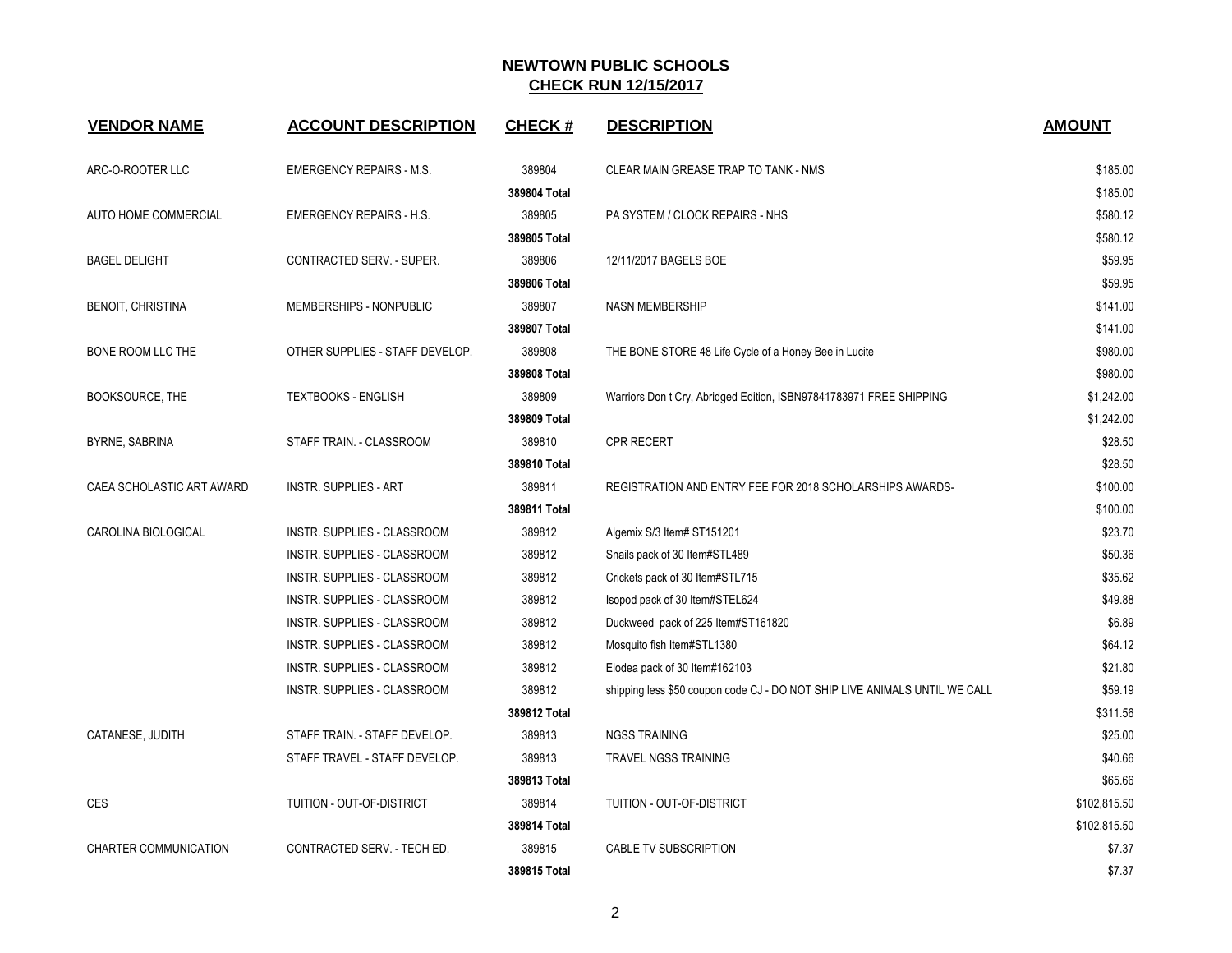| <b>VENDOR NAME</b>                 | <b>ACCOUNT DESCRIPTION</b>      | <b>CHECK#</b> | <b>DESCRIPTION</b>                                          | <b>AMOUNT</b> |
|------------------------------------|---------------------------------|---------------|-------------------------------------------------------------|---------------|
| CONNCASE                           | STAFF TRAIN. - PUPIL SERV.      | 389816        | CONNCAST CONFERENCE OCTO 12                                 | \$1,175.00    |
|                                    |                                 | 389816 Total  |                                                             | \$1,175.00    |
| CONNECT-TO-TALK                    | PROF. SERV. - PSYCH/MED. EVAL.  | 389817        | BCBA CONSULT 12/04-12/08/17                                 | \$1,785.00    |
|                                    | PROF. SERV. - PSYCH/MED. EVAL.  | 389817        | ABA SERV 12/04-12/08/17                                     | \$1,400.00    |
|                                    |                                 | 389817 Total  |                                                             | \$3,185.00    |
| <b>CONNECTICUT PEST ELIMINAT</b>   | <b>B&amp;G CONTRACTED SERV.</b> | 389818        | MONTHLY PEST CONTROL - ALL SCHOOLS (2017-2018)              | \$900.00      |
|                                    |                                 | 389818 Total  |                                                             | \$900.00      |
| CONNOR, LAUREN                     | STAFF TRAVEL - PUPIL SERV.      | 389819        | TRAVEL OCT/NOV 2017                                         | \$36.59       |
|                                    |                                 | 389819 Total  |                                                             | \$36.59       |
| COTTON, KRISTINE                   | <b>TUTORS - HOMEBOUND</b>       | 389820        | SERV                                                        | \$475.00      |
|                                    |                                 | 389820 Total  |                                                             | \$475.00      |
| <b>CRA</b>                         | STAFF TRAIN. - STAFF DEVELOP.   | 389821        | Ct. Reading ASSOC Conference November 9, 2017 REGISTRATION: | \$200.00      |
|                                    |                                 | 389821 Total  |                                                             | \$200.00      |
| <b>CRYSTAL ROCK</b>                | INSTR. SUPPLIES - CLASSROOM     | 389822        | Delivery of 20 5-gallon bottles of water, per month         | \$65.00       |
|                                    | INSTR. SUPPLIES - CLASSROOM     | 389822        | Rental of Water cooler/heater                               | \$5.00        |
|                                    |                                 | 389822 Total  |                                                             | \$70.00       |
| DELL MARKETING L.P.                | REPAIRS - INFO. TECH.           | 389823        | Repairs, part services for Dell Computers, Chome Books etc. | \$420.00      |
|                                    |                                 | 389823 Total  |                                                             | \$420.00      |
| <b>PRIVATE</b>                     | TUITION - OUT-OF-DISTRICT       | 389824        | TUITION - OUT-OF-DISTRICT                                   | \$1,375.00    |
|                                    |                                 | 389824 Total  |                                                             | \$1,375.00    |
| DREGER, STEVEN E.                  | STAFF TRAVEL - CLASSROOM        | 389825        | TRAVEL CATHIED CONF                                         | \$80.89       |
|                                    |                                 | 389825 Total  |                                                             | \$80.89       |
| <b>EAGLE FENCE &amp; GUARDRAIL</b> | B. & G. REPAIRS - M.G.          | 389826        | CHAIN LINK FENCE REPAIRS - MG                               | \$925.00      |
|                                    |                                 | 389826 Total  |                                                             | \$925.00      |
| EAST RIVER ENERGY INC.             | FUEL OIL - HOM.                 | 389827        | OIL 3735.6 GAL HOM                                          | \$7,047.74    |
|                                    | FUEL OIL - H.S.                 | 389827        | OIL 7199.0 GAL H/S                                          | \$13,581.94   |
|                                    |                                 | 389827 Total  |                                                             | \$20,629.68   |
| <b>EASTERN WATER SOLUTIONS</b>     | B. & G. REPAIRS - H.S.          | 389828        | PUMP CLEAN OUT BASKET / PIT - NHS                           | \$505.00      |
|                                    |                                 | 389828 Total  |                                                             | \$505.00      |
| <b>EDADVANCE</b>                   | TRANS. - OUT-OF-DISTRICT        | 389829        | TRANS. - OUT-OF-DISTRICT                                    | \$102,708.19  |
|                                    | TRANS. - OUT-OF-DISTRICT        | 389829        | TRANS. - OUT-OF-DISTRICT                                    | \$93,931.44   |
|                                    | TUITION - OUT-OF-DISTRICT       | 389829        | TUITION - OUT-OF-DISTRICT                                   | \$5,600.00    |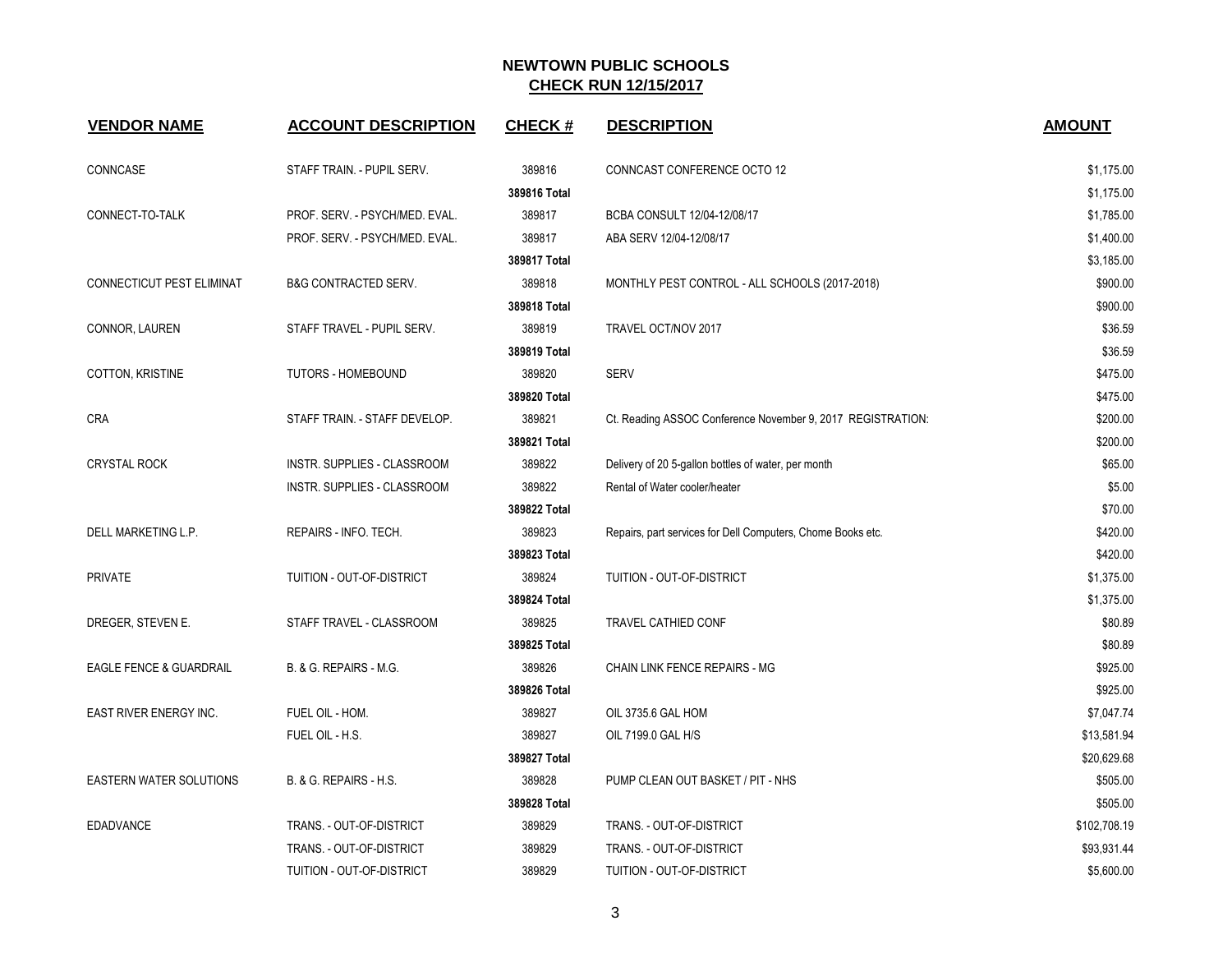| <b>VENDOR NAME</b>       | <b>ACCOUNT DESCRIPTION</b>     | <b>CHECK#</b> | <b>DESCRIPTION</b>                              | <b>AMOUNT</b> |
|--------------------------|--------------------------------|---------------|-------------------------------------------------|---------------|
| <b>EDADVANCE</b>         | TUITION - OUT-OF-DISTRICT      | 389829        | TUITION - OUT-OF-DISTRICT                       | \$540.00      |
|                          | TUITION - OUT-OF-DISTRICT      | 389829        | TUITION - OUT-OF-DISTRICT                       | \$495.00      |
|                          |                                | 389829 Total  |                                                 | \$203,274.63  |
| EVERSOURCE (ELEC-BOE)    | ELECTRICITY - M.S.             | 389830        | ELEC 51658443072 44,103. KWH                    | \$6,805.45    |
|                          | ELECTRICITY - M.S.             | 389830        | ELEC 51352546030 241.00 KWH                     | \$404.66      |
|                          |                                | 389830 Total  |                                                 | \$7,210.11    |
| EVERSOURCE (GAS-BOE)     | PROPANE & NATURAL GAS - HAW.   | 389831        | GAS 57890556004 2210. CCF                       | \$2,127.47    |
|                          | PROPANE & NATURAL GAS - RIS.   | 389831        | GAS 57410220032 940.0 CCF                       | \$2,838.05    |
|                          | PROPANE & NATURAL GAS - M.S.   | 389831        | GAS 57201350022 6264.20 CCF                     | \$4,148.58    |
|                          | PROPANE & NATURAL GAS - H.S.   | 389831        | GAS 57445161052 1870.0 CCF                      | \$5,392.09    |
|                          |                                | 389831 Total  |                                                 | \$14,506.19   |
| <b>FAIR AUTO SUPPLY</b>  | REPAIRS - MAINT.               | 389832        | MAINT VEHICLE REPAIR PARTS                      | \$66.99       |
|                          |                                | 389832 Total  |                                                 | \$66.99       |
| FILEMAKER INC.           | CONTRACTED SERV. - INFO. TECH. | 389833        | FileMaker Phone Support                         | \$719.00      |
|                          |                                | 389833 Total  |                                                 | \$719.00      |
| <b>FISHER SCIENTIFIC</b> | INSTR. SUPPLIES - SCIENCE      | 389834        | NC9697811 NGM LITE 10 PK SEE QUOTE 7307-7919-15 | \$69.00       |
|                          |                                | 389834 Total  |                                                 | \$69.00       |
| FOUNDATION SCHOOL, T     | TUITION - OUT-OF-DISTRICT      | 389835        | TUITION - OUT-OF-DISTRICT                       | \$6,850.00    |
|                          | TUITION - OUT-OF-DISTRICT      | 389835        | TUITION - OUT-OF-DISTRICT                       | \$6,850.00    |
|                          | TUITION - OUT-OF-DISTRICT      | 389835        | TUITION - OUT-OF-DISTRICT                       | \$6,850.00    |
|                          | TUITION - OUT-OF-DISTRICT      | 389835        | TUITION - OUT-OF-DISTRICT                       | \$6,850.00    |
|                          | TUITION - OUT-OF-DISTRICT      | 389835        | TUITION - OUT-OF-DISTRICT                       | \$5,480.00    |
|                          |                                | 389835 Total  |                                                 | \$32,880.00   |
| <b>FRONTIER</b>          | <b>TELEPHONE &amp; CABLE</b>   | 389836        | TELEPHONE SERV 2017/18                          | \$696.86      |
|                          |                                | 389836 Total  |                                                 | \$696.86      |
| <b>FRONTIER</b>          | <b>TELEPHONE &amp; CABLE</b>   | 389837        | TELEPHONE SERV 2017/18                          | \$2,460.99    |
|                          |                                | 389837 Total  |                                                 | \$2,460.99    |
| <b>FRONTIER</b>          | <b>TELEPHONE &amp; CABLE</b>   | 389838        | TELEPHONE SERV 2017/18                          | \$65.34       |
|                          |                                | 389838 Total  |                                                 | \$65.34       |
| GELINAS JOHN DR.         | PROF. SERV. - PSYCH/MED. EVAL. | 389839        | PROF. SERV. - PSYCH/MED. EVAL.                  | \$3,350.00    |
|                          |                                | 389839 Total  |                                                 | \$3,350.00    |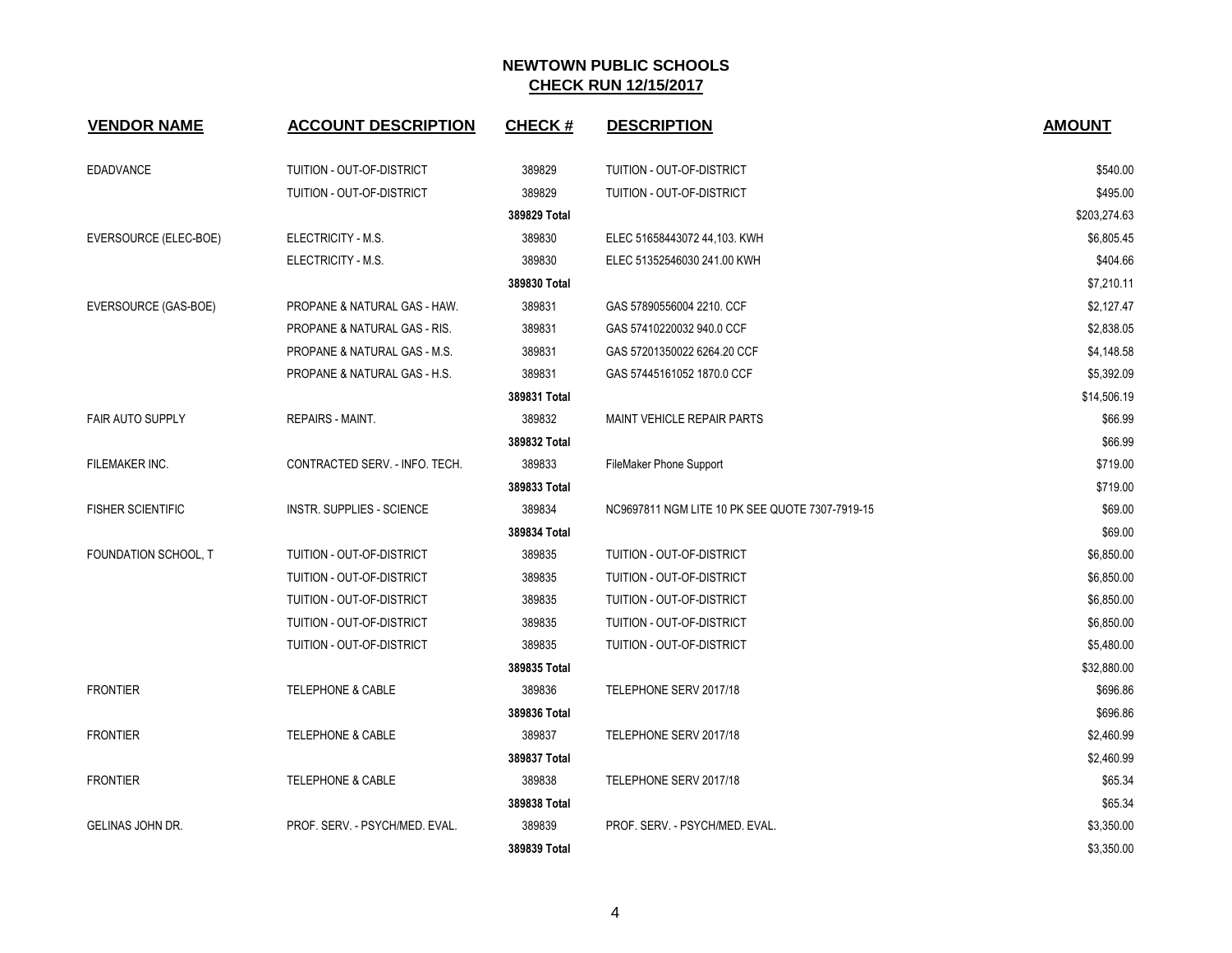| <b>VENDOR NAME</b>               | <b>ACCOUNT DESCRIPTION</b>          | <b>CHECK#</b> | <b>DESCRIPTION</b>                                     | <b>AMOUNT</b> |
|----------------------------------|-------------------------------------|---------------|--------------------------------------------------------|---------------|
| <b>GOLDIE AND LIBRO MUSIC CE</b> | <b>REPAIRS - MUSIC</b>              | 389840        | <b>INSTRUMENT REPAIRS</b>                              | \$150.00      |
|                                  |                                     | 389840 Total  |                                                        | \$150.00      |
| <b>GRAINGER</b>                  | <b>B&amp;G SUPPLIES - MAINT.</b>    | 389841        | HVAC THERMOSTATS / ZONE VALVES - MAINT SUPPLIES        | \$516.38      |
|                                  | <b>B&amp;G SUPPLIES - MAINT.</b>    | 389841        | HVAC THERMOSTATS / ZONE VALVES - MAINT SUPPLIES        | \$273.72      |
|                                  | B. & G. REPAIRS - M.S.              | 389841        | KITCHEN BOILER REPAIR PARTS - NMS                      | \$107.54      |
|                                  |                                     | 389841 Total  |                                                        | \$897.64      |
| <b>PRIVATE</b>                   | TUITION - OUT-OF-DISTRICT           | 389842        | TUITION - OUT-OF-DISTRICT                              | \$3,780.00    |
|                                  |                                     | 389842 Total  |                                                        | \$3,780.00    |
| HB COMMUNICATIONS INC.           | <b>INSTR. SUPPLIES - MUSIC</b>      | 389843        | TELESTREAM SCREENFLOW 7.0 UPGRADE                      | \$39.00       |
|                                  |                                     | 389843 Total  |                                                        | \$39.00       |
| HOYT, MIKE W.                    | <b>B&amp;G SUPPLIES - CUSTODIAL</b> | 389844        | SHOES (80674)                                          | \$150.00      |
|                                  |                                     | 389844 Total  |                                                        | \$150.00      |
| KAISER, NATALIE                  | STAFF TRAVEL - PUPIL SERV.          | 389845        | TRAVEL 10/02-11/29/17                                  | \$51.25       |
|                                  |                                     | 389845 Total  |                                                        | \$51.25       |
| KINSLEY POWER SYSTEMS            | <b>B&amp;G CONTRACTED SERV.</b>     | 389846        | PREVENT MAINT GENERATOR SVC - MG/HOM/NMS/NHS 2017-2018 | \$345.00      |
|                                  | <b>B&amp;G CONTRACTED SERV.</b>     | 389846        | PREVENT MAINT GENERATOR SVC - MG/HOM/NMS/NHS 2017-2018 | \$295.00      |
|                                  | <b>B&amp;G CONTRACTED SERV.</b>     | 389846        | PREVENT MAINT GENERATOR SVC - MG/HOM/NMS/NHS 2017-2018 | \$478.00      |
|                                  | <b>B&amp;G CONTRACTED SERV.</b>     | 389846        | PREVENT MAINT GENERATOR SVC - MG/HOM/NMS/NHS 2017-2018 | \$315.00      |
|                                  |                                     | 389846 Total  |                                                        | \$1,433.00    |
| <b>PRIVATE</b>                   | <b>TUTORS - HOMEBOUND</b>           | 389847        | <b>TUTORS - HOMEBOUND</b>                              | \$1,738.80    |
|                                  |                                     | 389847 Total  |                                                        | \$1,738.80    |
| <b>LEARNING A-Z</b>              | INSTR. SUPPLIES - CLASSROOM         | 389848        | Reading A-Z.com, Type: Expand, License Terms           | \$807.18      |
|                                  | INSTR. SUPPLIES - CLASSROOM         | 389848        | Raz-Kids.com, Type: Expand, License Terms              | \$538.20      |
|                                  |                                     | 389848 Total  |                                                        | \$1,345.38    |
| <b>MAILFINANCE</b>               | <b>EQUIP RENTAL - ADMIN.</b>        | 389849        | LEASE AGREEMENT 2017/18 H/S                            | \$783.00      |
|                                  |                                     | 389849 Total  |                                                        | \$783.00      |
| MASON W.B. INC.                  | OFF. SUPPLIES - BUS. SERV.          | 389850        | WATER 2017/18                                          | \$24.95       |
|                                  | OFF. SUPPLIES - BUS. SERV.          | 389850        | COFFEE 2017/18                                         | \$62.94       |
|                                  | INSTR. SUPPLIES - SP. ED. PREK-8    | 389850        | PANELS AND T-BASE FEET FOR NEWTOWN MIDDLE SCHOOL.      | \$515.00      |
|                                  | INSTR. SUPPLIES - CLASSROOM         | 389850        | Comp. Books, Clipboards, pocket folders - no shipping  | \$177.70      |
|                                  | INSTR. SUPPLIES - CLASSROOM         | 389850        | Comp. Books, Clipboards, pocket folders - no shipping  | \$2.80        |
|                                  | INSTR. SUPPLIES - CLASSROOM         | 389850        | Comp. Books, Clipboards, pocket folders - no shipping  | \$15.44       |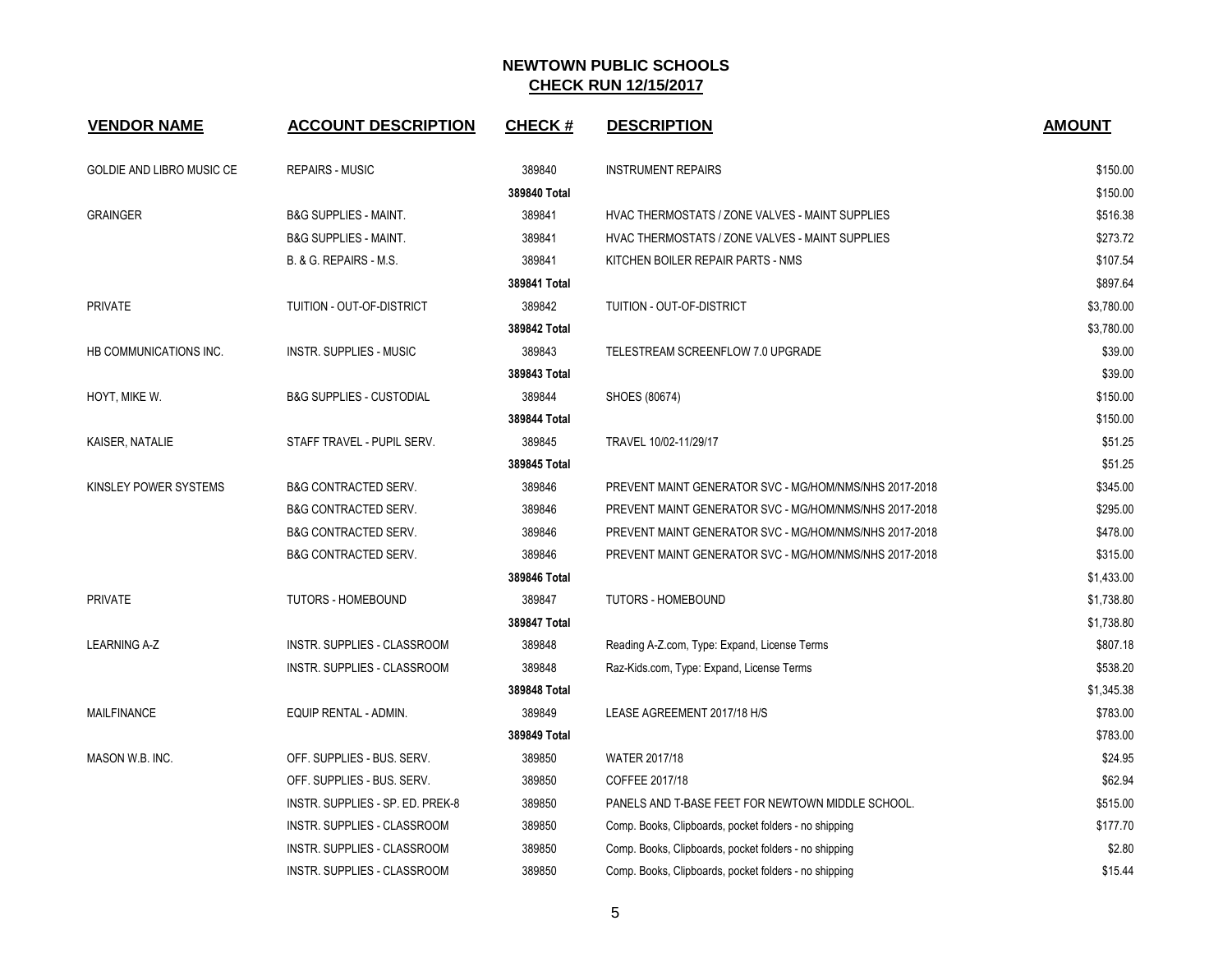| <b>VENDOR NAME</b>        | <b>ACCOUNT DESCRIPTION</b>        | <b>CHECK#</b> | <b>DESCRIPTION</b>                                                   | <b>AMOUNT</b> |
|---------------------------|-----------------------------------|---------------|----------------------------------------------------------------------|---------------|
| MASON W.B. INC.           | INSTR. SUPPLIES - CLASSROOM       | 389850        | Comp. Books, Clipboards, pocket folders - no shipping                | \$19.30       |
|                           | INSTR. SUPPLIES - CLASSROOM       | 389850        | Comp. Books, Clipboards, pocket folders - no shipping                | \$67.20       |
|                           | INSTR. SUPPLIES - GUIDANCE        | 389850        | PRO WHITE BOARD CLEANER                                              | \$3.89        |
|                           | INSTR. SUPPLIES - GUIDANCE        | 389850        | POST ITS POP-UP PADS                                                 | \$13.38       |
|                           | <b>INSTR. SUPPLIES - GUIDANCE</b> | 389850        | <b>INDEX CARDS</b>                                                   | \$13.80       |
|                           | <b>INSTR. SUPPLIES - GUIDANCE</b> | 389850        | <b>SCOTCH MAGIC TAPE</b>                                             | \$24.91       |
|                           | <b>INSTR. SUPPLIES - ENGLISH</b>  | 389850        | Tape, pads, tools                                                    | \$45.81       |
|                           | INSTR. SUPPLIES - WORLD LANG.     | 389850        | White card stock WAU91904-World Lang                                 | \$71.90       |
|                           |                                   | 389850 Total  |                                                                      | \$1,059.02    |
| MCKENNEY MECHANICAL CONTR | <b>EMERGENCY REPAIRS - HOM.</b>   | 389851        | BOILER #1 FLAME FAILURE - HOM                                        | \$230.00      |
|                           | <b>EMERGENCY REPAIRS - M.S.</b>   | 389851        | <b>GAS LEAK REPAIR - NMS</b>                                         | \$625.84      |
|                           |                                   | 389851 Total  |                                                                      | \$855.84      |
| MCKENNEY MECHANICAL CONTR | <b>B&amp;G CONTRACTED SERV.</b>   | 389852        | <b>BOILER CLEANING - ALL SCHOOLS</b>                                 | \$25,952.00   |
|                           |                                   | 389852 Total  |                                                                      | \$25,952.00   |
| METZ, ANTHONY             | INSTR. SUPPLIES - SOC. STUDIES    | 389853        | WORD MINT ED TOOL                                                    | \$17.99       |
|                           |                                   | 389853 Total  |                                                                      | \$17.99       |
| MEYER WILLIAM B.INC.      | <b>EQUIP RENTAL - B&amp;G</b>     | 389854        | STORAGE TRAILER - NHS AV EQUIPMENT                                   | \$135.00      |
|                           | OFF. SUPPLIES - PUPIL SERV.       | 389854        | STORAGE SPEC ED RECORDS                                              | \$101.10      |
|                           |                                   | 389854 Total  |                                                                      | \$236.10      |
| <b>MITCHELL</b>           | FUEL FOR VEHICLES - TRANS.        | 389855        | GAS 1300.0 PROPANE                                                   | \$1,417.00    |
|                           |                                   | 389855 Total  |                                                                      | \$1,417.00    |
| NEOPOST USA INC.          | REPAIRS - BUS. SERV.              | 389856        | SERV REQUEST INSERT FEEDERS MACH                                     | \$460.00      |
|                           |                                   | 389856 Total  |                                                                      | \$460.00      |
| <b>NESS AUTOMOTIVE</b>    | <b>B&amp;G SUPPLIES - MAINT.</b>  | 389857        | SALT SPREADERS, RAIN GUTTERS - MAINT SUPPLIES                        | \$640.00      |
|                           |                                   | 389857 Total  |                                                                      | \$640.00      |
| NEWTOWN FOOD SERVICES     | OTHER SUPPLIES - STAFF DEVELOP.   | 389858        | Nov. 7, 2017 Professional Development District Wide Invoice CAT08458 | \$3,070.00    |
|                           | OFF. SUPPLIES - ADMIN.            | 389858        | PRINCIPAL S BREAKFAST MEETINGS                                       | \$104.25      |
|                           | INSTR. SUPPLIES - CLASSROOM       | 389858        | CAREER CENTER MEETING                                                | \$104.25      |
|                           |                                   | 389858 Total  |                                                                      | \$3,278.50    |
| <b>NEWTOWN HARDWARE</b>   | REPAIRS - C.W.E.                  | 389859        | <b>GREENHOUSE REPAIRS</b>                                            | \$28.92       |
|                           |                                   | 389859 Total  |                                                                      | \$28.92       |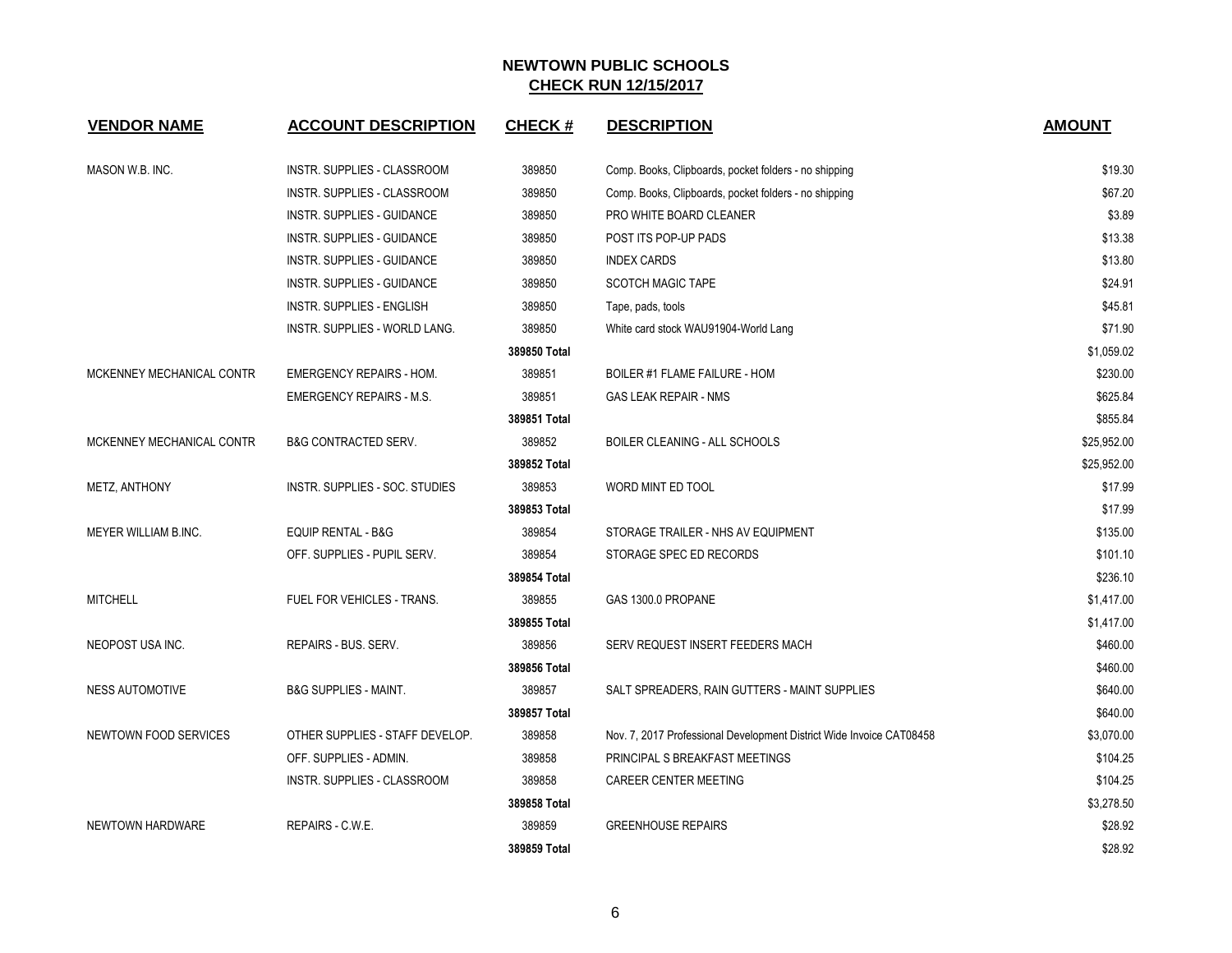| <b>VENDOR NAME</b>        | <b>ACCOUNT DESCRIPTION</b>          | <b>CHECK#</b> | <b>DESCRIPTION</b>                           | <b>AMOUNT</b> |
|---------------------------|-------------------------------------|---------------|----------------------------------------------|---------------|
| NOBES, LISA               | STAFF TRAVEL - CLASSROOM            | 389860        | TRAVEL CT READ ASSOC CONF                    | \$48.15       |
|                           |                                     | 389860 Total  |                                              | \$48.15       |
| O'CALLAGHAN, MARGARET     | <b>INSTR. SUPPLIES - SPORTS</b>     | 389861        | UNIFIED SPORTS EXPENSES                      | \$597.18      |
|                           |                                     | 389861 Total  |                                              | \$597.18      |
| ON-SITE SHREDDING         | CONTRACTED SERV. - BUS. SERV.       | 389862        | SHREDDING SERV 2017/18                       | \$40.00       |
|                           | CONTRACTED SERV. - CLASSRM          | 389862        | SHREDDING SERV 2017/18                       | \$35.00       |
|                           | INSTR. SUPPLIES - CLASSROOM         | 389862        | SHREDDING SERV 2017/18                       | \$25.00       |
|                           | INSTR. SUPPLIES - CLASSROOM         | 389862        | SHREDDING SERV 2017/18                       | \$30.00       |
|                           |                                     | 389862 Total  |                                              | \$130.00      |
| ONYX ASSET SERVICES GROUP | ELECTRICITY - RIS.                  | 389863        | ELEC 43532.89 KWH RIS                        | \$2,607.62    |
|                           |                                     | 389863 Total  |                                              | \$2,607.62    |
| PAR INC.                  | INSTR. SUPPLIES - SP. ED. PREK-8    | 389864        | YCAT KIT 4456-KT                             | \$250.00      |
|                           | INSTR. SUPPLIES - SP. ED. PREK-8    | 389864        | YCAT RESPONSE FORMS 4457-RF                  | \$74.00       |
|                           | INSTR. SUPPLIES - SP. ED. PREK-8    | 389864        | YCAT EXAMINER RECORD 4458-PF                 | \$62.00       |
|                           | INSTR. SUPPLIES - SP. ED. PREK-8    | 389864        | <b>SHIPPING</b>                              | \$30.88       |
|                           |                                     | 389864 Total  |                                              | \$416.88      |
| PARILLE, KRISTI           | INSTR. SUPPLIES - WORLD LANG.       | 389865        | REISSUE VOID CHECK 388582                    | \$34.99       |
|                           |                                     | 389865 Total  |                                              | \$34.99       |
| PATTERSON, RONALD         | <b>B&amp;G SUPPLIES - CUSTODIAL</b> | 389866        | SHOES (80674)                                | \$150.00      |
|                           |                                     | 389866 Total  |                                              | \$150.00      |
| PEMBROKE PUMPING SERVICES | <b>EQUIP RENTAL - SPORTS</b>        | 389867        | PORT O POTTY RENTAL                          | \$115.00      |
|                           | <b>EQUIP RENTAL - B&amp;G</b>       | 389867        | PORTA POTTY OCT/NOV - NHS AUDITORIUM PROJECT | \$115.00      |
|                           |                                     | 389867 Total  |                                              | \$230.00      |
| PERKINS SCHOOL FOR THE BL | TUITION - OUT-OF-DISTRICT           | 389868        | TUITION - OUT-OF-DISTRICT                    | \$23,039.00   |
|                           |                                     | 389868 Total  |                                              | \$23,039.00   |
| PETTY CASH - S/H          | POSTAGE - ADMIN.                    | 389869        | PETTY CASH                                   | \$49.00       |
|                           | OFF. SUPPLIES - ADMIN.              | 389869        | PETTY CASH                                   | \$30.44       |
|                           |                                     | 389869 Total  |                                              | \$79.44       |
| PONCIN, YANN MD           | TUITION - OUT-OF-DISTRICT           | 389870        | TUITION - OUT-OF-DISTRICT                    | \$2,200.00    |
|                           | PROF. SERV. - PSYCH/MED. EVAL.      | 389870        | PROF. SERV. - PSYCH/MED. EVAL.               | \$4,400.00    |
|                           |                                     | 389870 Total  |                                              | \$6,600.00    |